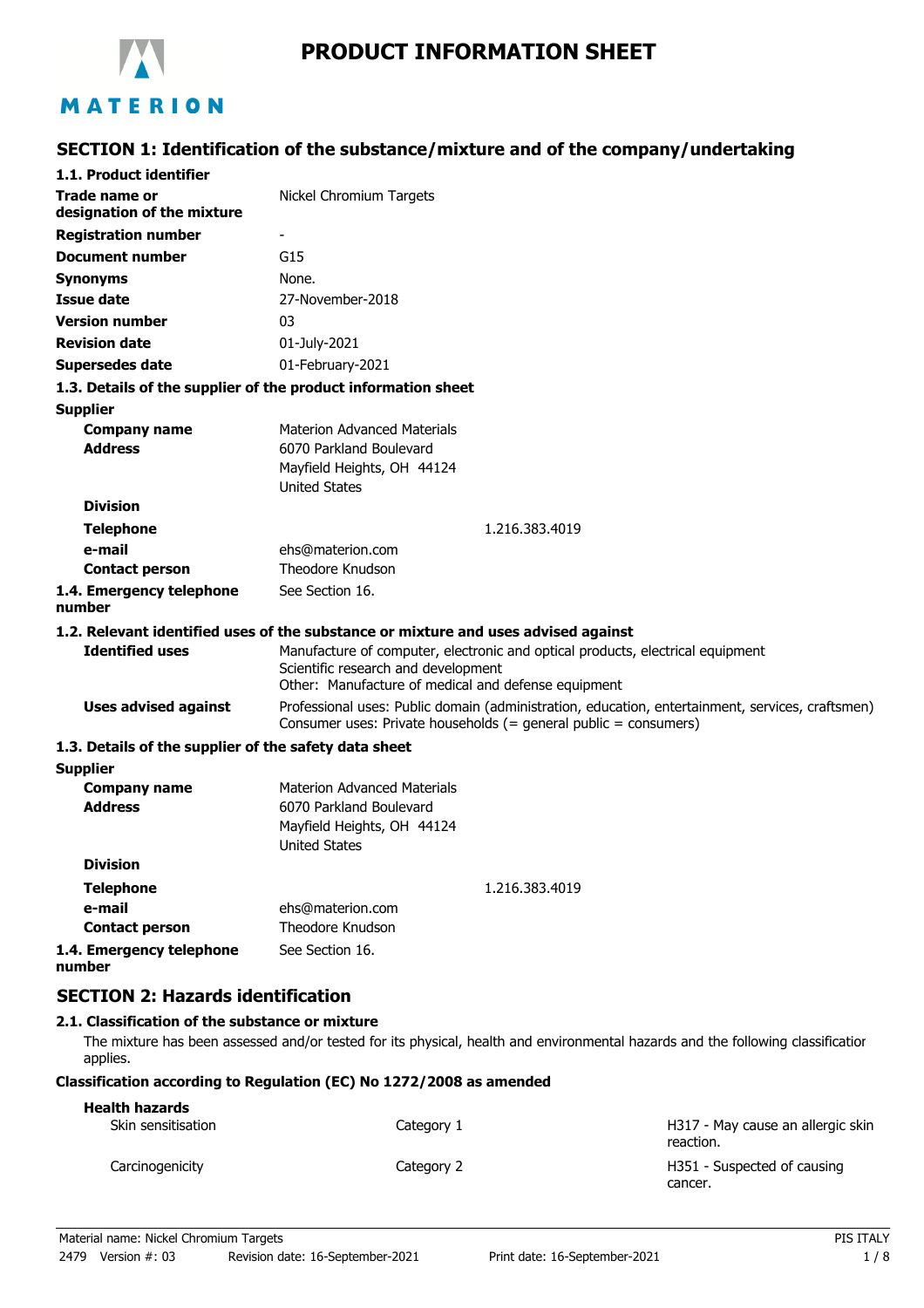| exposure                          | (respiratory system) through<br>prolonged or repeated exposure by<br>inhalation.                                                     |  |
|-----------------------------------|--------------------------------------------------------------------------------------------------------------------------------------|--|
| <b>Hazard summary</b>             | May cause an allergic skin reaction. Suspected of causing cancer. Causes damage to organs<br>through prolonged or repeated exposure. |  |
| 2.2. Label elements               |                                                                                                                                      |  |
|                                   | Label according to Regulation (EC) No. 1272/2008 as amended                                                                          |  |
| <b>Contains:</b>                  | Chromium, NICKEL POWDER; [PARTICLE DIAMETER < 1MM]                                                                                   |  |
| <b>Hazard pictograms</b>          |                                                                                                                                      |  |
| <b>Signal word</b>                | Danger                                                                                                                               |  |
| <b>Hazard statements</b>          |                                                                                                                                      |  |
| H317                              | May cause an allergic skin reaction.                                                                                                 |  |
| H351                              | Suspected of causing cancer.                                                                                                         |  |
| H372                              | Causes damage to organs (respiratory system) through prolonged or repeated exposure by<br>inhalation.                                |  |
| <b>Precautionary statements</b>   |                                                                                                                                      |  |
| <b>Prevention</b>                 |                                                                                                                                      |  |
| P201                              | Obtain special instructions before use.                                                                                              |  |
| P202                              | Do not handle until all safety precautions have been read and understood.                                                            |  |
| P260                              | Do not breathe dust/fume/gas/mist/vapours/spray.                                                                                     |  |
| P <sub>264</sub>                  | Wash thoroughly after handling.                                                                                                      |  |
| P270                              | Do not eat, drink or smoke when using this product.                                                                                  |  |
| P272                              | Contaminated work clothing should not be allowed out of the workplace.                                                               |  |
| P273                              | Avoid release to the environment.                                                                                                    |  |
| P280                              | Wear protective gloves/protective clothing/eye protection/face protection.                                                           |  |
| <b>Response</b>                   |                                                                                                                                      |  |
| $P302 + P350$                     | If on skin: Wash with plenty of water.                                                                                               |  |
| $P304 + P341$                     | If inhaled: If breathing is difficult, remove person to fresh air and keep comfortable for breathing.                                |  |
| $P308 + P311$                     | If exposed or concerned: Call a poison centre/doctor.                                                                                |  |
| $P333 + P313$                     | If skin irritation or rash occurs: Get medical advice/attention.                                                                     |  |
| $P342 + P311$                     | If experiencing respiratory symptoms: Call a POISON CENTRE/doctor.                                                                   |  |
| P363                              | Wash contaminated clothing before reuse.                                                                                             |  |
| <b>Storage</b>                    |                                                                                                                                      |  |
| P405                              | Store locked up.                                                                                                                     |  |
| <b>Disposal</b>                   |                                                                                                                                      |  |
| P501                              | Dispose of contents/container in accordance with local/regional/national/international regulations.                                  |  |
| Supplemental label<br>information | For further information, please contact the Product Stewardship Department at +1.216.383.4019.                                       |  |
| 2.3. Other hazards                | Not a PBT or vPvB substance or mixture.                                                                                              |  |

Specific target organ toxicity - repeated Category 1 (Respiratory system)

# **SECTION 3: Composition/information on ingredients**

### **3.2. Mixtures**

# **General information**

| <b>Chemical name</b>                          | $\frac{0}{0}$ | No.                                                    | CAS-No. / EC REACH Registration No. Index No. |              | <b>Notes</b> |
|-----------------------------------------------|---------------|--------------------------------------------------------|-----------------------------------------------|--------------|--------------|
| NICKEL POWDER; [PARTICLE<br>DIAMETER < 1MM]   | $50 - 99$     | 7440-02-0<br>231-111-4                                 |                                               | 028-002-01-4 |              |
|                                               |               | Classification: Carc. 2; H351, Aquatic Chronic 3; H412 |                                               |              | 7,S          |
| Chromium                                      | $1 - 50$      | 7440-47-3<br>231-157-5                                 |                                               |              | #            |
| <b>Classification:</b> Aquatic Chronic 3;H412 |               |                                                        |                                               |              |              |

# **SECTION 4: First aid measures**

### **General information**

If you feel unwell, seek medical advice (show the label where possible). Ensure that medical personnel are aware of the material(s) involved, and take precautions to protect themselves.

H372 - Causes damage to organs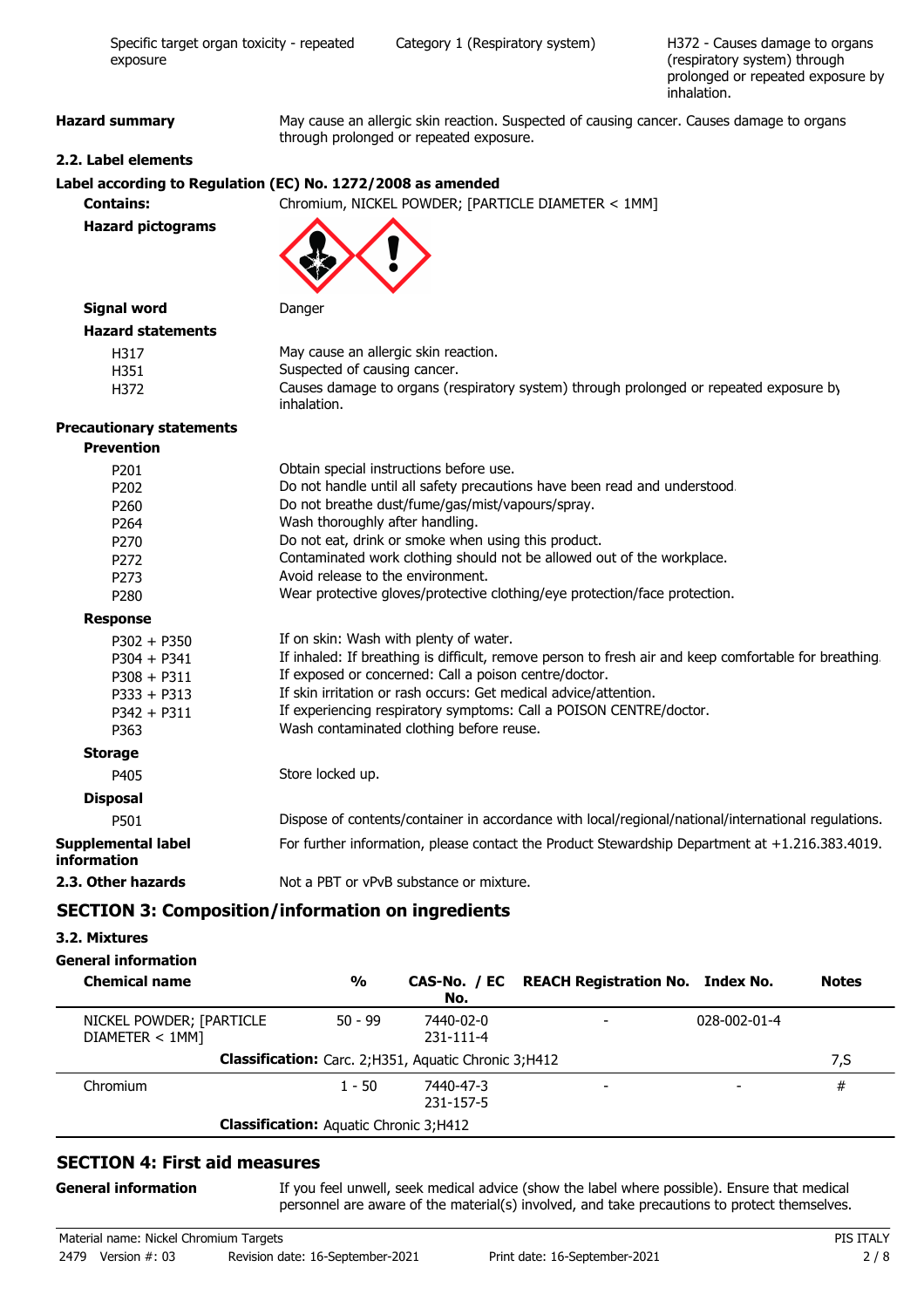### **4.1. Description of first aid measures**

| <b>Inhalation</b>                                                                        | Remove victim to fresh air and keep at rest in a position comfortable for breathing. Call a physician<br>if symptoms develop or persist.                                                          |
|------------------------------------------------------------------------------------------|---------------------------------------------------------------------------------------------------------------------------------------------------------------------------------------------------|
| <b>Skin contact</b>                                                                      | Wash off with soap and water. If skin irritation occurs: Get medical advice/attention. Wash<br>contaminated clothing before reuse.                                                                |
| Eye contact                                                                              | Immediately flush eyes with plenty of water for at least 15 minutes. Get medical attention if<br>irritation develops and persists.                                                                |
| <b>Ingestion</b>                                                                         | Rinse mouth. If swallowed, seek medical advice immediately and show this container or label.                                                                                                      |
| 4.2. Most important<br>symptoms and effects, both<br>acute and delayed                   | Severe eye irritation. Symptoms may include stinging, tearing, redness, swelling, and blurred vision.<br>May cause respiratory irritation. May cause an allergic skin reaction. Dermatitis. Rash. |
| 4.3. Indication of any<br>immediate medical attention<br>and special treatment<br>needed | Provide general supportive measures and treat symptomatically.                                                                                                                                    |
| <b>SECTION 5: Firefighting measures</b>                                                  |                                                                                                                                                                                                   |

| General fire hazards                                                                              | No unusual fire or explosion hazards noted.                                                |
|---------------------------------------------------------------------------------------------------|--------------------------------------------------------------------------------------------|
| 5.1. Extinguishing media<br>Suitable extinguishing<br>media                                       | Extinguish with foam, carbon dioxide, dry powder or water fog.                             |
| Unsuitable extinguishing<br>media                                                                 | Do not use water jet as an extinguisher, as this will spread the fire.                     |
| 5.2. Special hazards arising<br>from the substance or<br>mixture                                  | This product is not flammable.                                                             |
| 5.3. Advice for firefighters<br><b>Special protective</b><br>equipment for<br><b>firefighters</b> | Wear suitable protective equipment.                                                        |
| <b>Special firefighting</b><br>procedures                                                         | Move containers from fire area if you can do so without risk.                              |
| Specific methods                                                                                  | Use standard firefighting procedures and consider the hazards of other involved materials. |
|                                                                                                   |                                                                                            |

# **SECTION 6: Accidental release measures**

# **6.1. Personal precautions, protective equipment and emergency procedures**

| o.i. Personal precautions, protective equipment and emergency procedures                                                                                                                                                              |
|---------------------------------------------------------------------------------------------------------------------------------------------------------------------------------------------------------------------------------------|
| Keep unnecessary personnel away. Wear appropriate protective equipment and clothing during<br>clean-up. Ensure adequate ventilation. For personal protection, see section 8 of the PIS.                                               |
| Keep unnecessary personnel away. Use personal protection recommended in Section 8 of the PIS.                                                                                                                                         |
| Collect spillage.                                                                                                                                                                                                                     |
| Prevent entry into waterways, sewer, basements or confined areas. Stop the flow of material, if this<br>is without risk. Following product recovery, flush area with water. Put material in suitable, covered,<br>labeled containers. |
| For personal protection, see section 8 of the PIS. For waste disposal, see section 13 of the PIS.                                                                                                                                     |
|                                                                                                                                                                                                                                       |

# **SECTION 7: Handling and storage**

| 7.1. Precautions for safe<br>handling                                   | Observe good industrial hygiene practices. Wash hands thoroughly after handling. |
|-------------------------------------------------------------------------|----------------------------------------------------------------------------------|
| 7.2. Conditions for safe<br>storage, including any<br>incompatibilities | Store in a closed container away from incompatible materials.                    |
| 7.3. Specific end use(s)                                                | Not relevant.                                                                    |

# **SECTION 8: Exposure controls/personal protection**

# **8.1. Control parameters**

| Occupational exposure limits               |      |                    |  |
|--------------------------------------------|------|--------------------|--|
| <b>Italy. Occupational Exposure Limits</b> |      |                    |  |
| <b>Components</b>                          | Tvpe | Form<br>Value      |  |
| Chromium (CAS 7440-47-3)                   | TWA  | $0.5 \text{ mg/m}$ |  |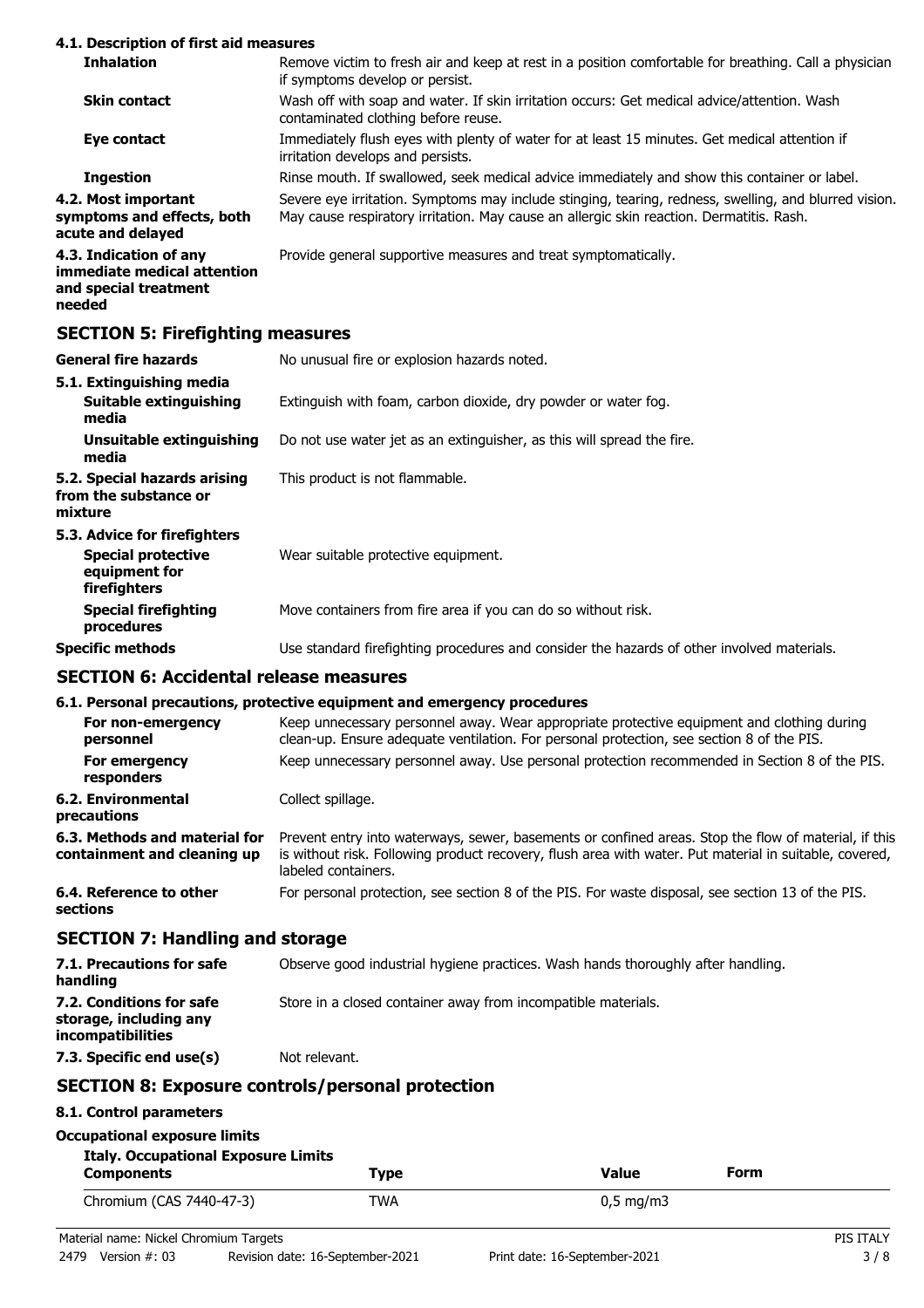| <b>Italy. Occupational Exposure Limits</b><br><b>Components</b> | Type                                                                                                                                                                                                                                                                                                                                                                                                   | <b>Value</b> | Form                |
|-----------------------------------------------------------------|--------------------------------------------------------------------------------------------------------------------------------------------------------------------------------------------------------------------------------------------------------------------------------------------------------------------------------------------------------------------------------------------------------|--------------|---------------------|
| NICKEL POWDER;<br>[PARTICLE DIAMETER <<br>1MM] (CAS 7440-02-0)  | <b>TWA</b>                                                                                                                                                                                                                                                                                                                                                                                             | $1,5$ mg/m3  | Inhalable fraction. |
|                                                                 | EU. Indicative Exposure Limit Values in Directives 91/322/EEC, 2000/39/EC, 2006/15/EC, 2009/161/EU,                                                                                                                                                                                                                                                                                                    |              |                     |
| 2017/164/EU                                                     |                                                                                                                                                                                                                                                                                                                                                                                                        |              |                     |
| <b>Components</b>                                               | <b>Type</b>                                                                                                                                                                                                                                                                                                                                                                                            | <b>Value</b> |                     |
| Chromium (CAS 7440-47-3)                                        | <b>TWA</b>                                                                                                                                                                                                                                                                                                                                                                                             | $2$ mg/m $3$ |                     |
| <b>Biological limit values</b>                                  | No biological exposure limits noted for the ingredient(s).                                                                                                                                                                                                                                                                                                                                             |              |                     |
| <b>Recommended monitoring</b><br>procedures                     | Follow standard monitoring procedures.                                                                                                                                                                                                                                                                                                                                                                 |              |                     |
| <b>Derived no effect levels</b><br>(DNELs)                      | Not available.                                                                                                                                                                                                                                                                                                                                                                                         |              |                     |
| <b>Predicted no effect</b><br>concentrations (PNECs)            | Not available.                                                                                                                                                                                                                                                                                                                                                                                         |              |                     |
| 8.2. Exposure controls                                          |                                                                                                                                                                                                                                                                                                                                                                                                        |              |                     |
| <b>Appropriate engineering</b><br>controls                      | Good general ventilation (typically 10 air changes per hour) should be used. Ventilation rates should<br>be matched to conditions. If applicable, use process enclosures, local exhaust ventilation, or other<br>engineering controls to maintain airborne levels below recommended exposure limits. If exposure<br>limits have not been established, maintain airborne levels to an acceptable level. |              |                     |
|                                                                 | Individual protection measures, such as personal protective equipment                                                                                                                                                                                                                                                                                                                                  |              |                     |
| <b>General information</b>                                      | Use personal protective equipment as required. Personal protection equipment should be chosen<br>according to the CEN standards and in discussion with the supplier of the personal protective<br>equipment.                                                                                                                                                                                           |              |                     |
| Eye/face protection                                             | Wear safety glasses with side shields (or goggles).                                                                                                                                                                                                                                                                                                                                                    |              |                     |
| <b>Skin protection</b>                                          |                                                                                                                                                                                                                                                                                                                                                                                                        |              |                     |
| - Hand protection                                               | Wear gloves to prevent metal cuts and skin abrasions during handling.                                                                                                                                                                                                                                                                                                                                  |              |                     |
| - Other                                                         | Wear suitable protective clothing.                                                                                                                                                                                                                                                                                                                                                                     |              |                     |
| <b>Respiratory protection</b>                                   | In case of insufficient ventilation, wear suitable respiratory equipment.                                                                                                                                                                                                                                                                                                                              |              |                     |
| <b>Thermal hazards</b>                                          | Wear appropriate thermal protective clothing, when necessary.                                                                                                                                                                                                                                                                                                                                          |              |                     |
| <b>Hygiene measures</b>                                         | Keep away from food and drink. Always observe good personal hygiene measures, such as washing<br>after handling the material and before eating, drinking, and/or smoking. Routinely wash work<br>clothing and protective equipment to remove contaminants. Contaminated work clothing should not<br>be allowed out of the workplace.                                                                   |              |                     |
| <b>Environmental exposure</b><br>controls                       | Avoid release to the aquatic environment. Inform appropriate managerial or supervisory personnel<br>of all environmental releases.                                                                                                                                                                                                                                                                     |              |                     |
| <b>SECTION 9: Physical and chemical properties</b>              |                                                                                                                                                                                                                                                                                                                                                                                                        |              |                     |

# **9.1. Information on basic physical and chemical properties**

| <b>Appearance</b>                                   |                                               |
|-----------------------------------------------------|-----------------------------------------------|
| <b>Physical state</b>                               | Solid.                                        |
| Form                                                | Solid.                                        |
| <b>Colour</b>                                       | Metallic.                                     |
| Odour                                               | None.                                         |
| <b>Odour threshold</b>                              | Not applicable.                               |
| рH                                                  | Not applicable.                               |
| <b>Melting point/freezing point</b>                 | 1455 °C (2651 °F) estimated / Not applicable. |
| Initial boiling point and<br>boiling range          | Not applicable.                               |
| <b>Flash point</b>                                  | Not applicable.                               |
| <b>Evaporation rate</b>                             | Not applicable.                               |
| Flammability (solid, gas)                           | None known.                                   |
| <b>Upper/lower flammability or explosive limits</b> |                                               |
| <b>Flammability limit - lower</b> Not applicable.   |                                               |

**(%)**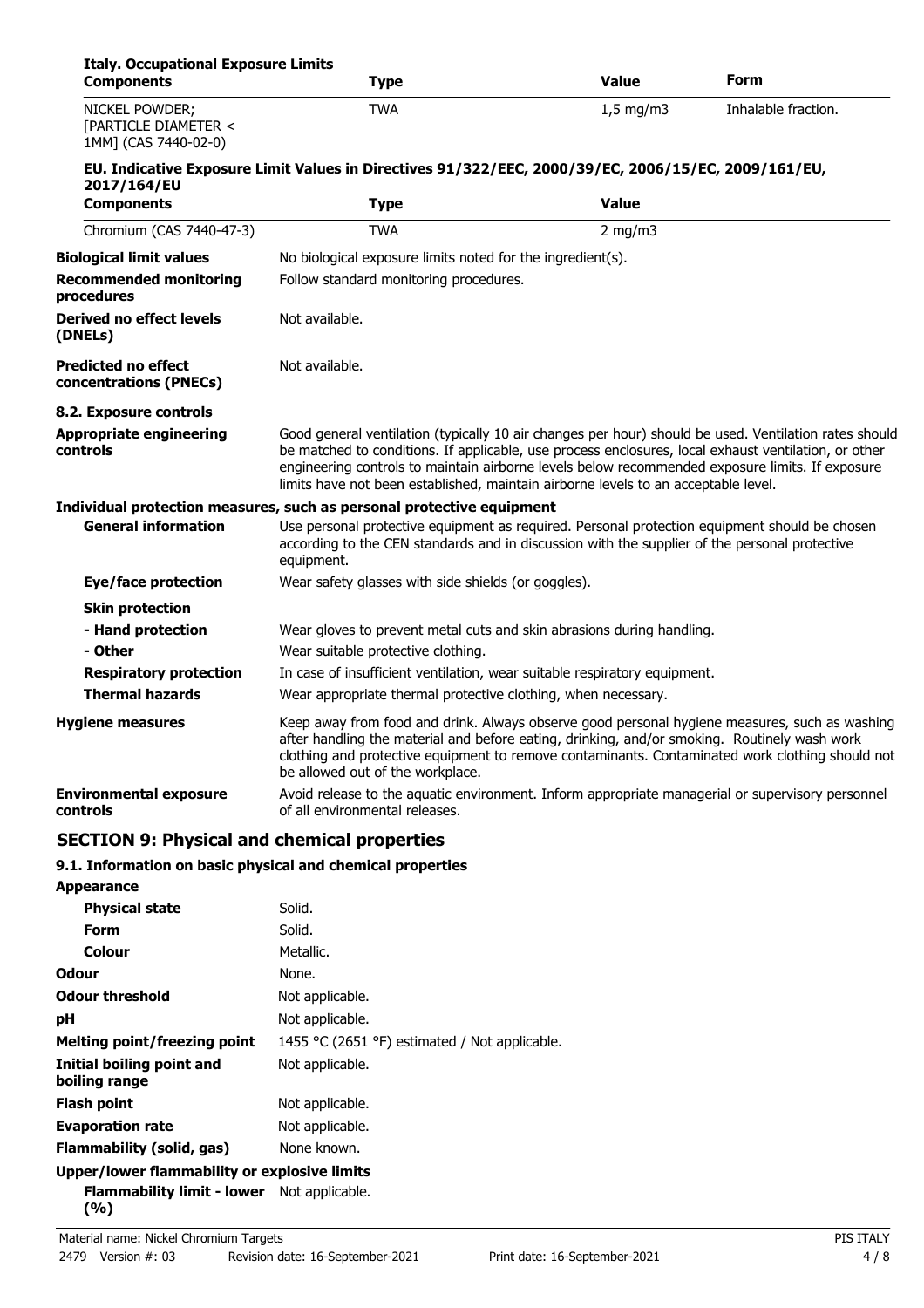| <b>Flammability limit - lower</b><br>(%) temperature | Not applicable.                    |
|------------------------------------------------------|------------------------------------|
| <b>Flammability limit -</b><br>upper $(% )$          | Not applicable.                    |
| <b>Flammability limit -</b><br>upper (%) temperature | Not applicable.                    |
| <b>Explosive limit - lower (</b><br>%)               | Not applicable.                    |
| <b>Explosive limit - lower (</b><br>%) temperature   | Not applicable.                    |
| <b>Explosive limit - upper</b><br>(9/6)              | Not applicable.                    |
| <b>Explosive limit - upper (</b><br>%) temperature   | Not applicable.                    |
| <b>Vapour pressure</b>                               | Not applicable.                    |
| <b>Vapour density</b>                                | Not applicable.                    |
| <b>Relative density</b>                              | Not applicable.                    |
| Solubility(ies)                                      |                                    |
| Solubility (water)                                   | Insoluble.                         |
| <b>Partition coefficient</b><br>(n-octanol/water)    | Not applicable.<br>Not applicable. |
| <b>Auto-ignition temperature</b>                     | Not applicable.                    |
| <b>Decomposition temperature</b>                     | Not applicable.                    |
| <b>Viscosity</b>                                     | Not applicable.                    |
| <b>Explosive properties</b>                          | Not explosive.                     |
| <b>Oxidising properties</b>                          | Not oxidising.                     |
| 9.2. Other information                               |                                    |
| <b>Density</b>                                       | 8,31 g/cm3 estimated               |
| <b>SECTION 10: Stability and reactivity</b>          |                                    |
|                                                      |                                    |

| 10.1. Reactivity                            | The product is stable and non-reactive under normal conditions of use, storage and transport |
|---------------------------------------------|----------------------------------------------------------------------------------------------|
| 10.2. Chemical stability                    | Material is stable under normal conditions.                                                  |
| 10.3. Possibility of hazardous<br>reactions | No dangerous reaction known under conditions of normal use.                                  |
| 10.4. Conditions to avoid                   | Contact with incompatible materials.                                                         |
| 10.5. Incompatible materials                | Strong acids. Strong oxidising agents.                                                       |
| 10.6. Hazardous<br>decomposition products   | No hazardous decomposition products are known.                                               |

# **SECTION 11: Toxicological information**

| <b>General information</b>                      | Occupational exposure to the substance or mixture may cause adverse effects.                                           |  |  |  |
|-------------------------------------------------|------------------------------------------------------------------------------------------------------------------------|--|--|--|
| <b>Information on likely routes of exposure</b> |                                                                                                                        |  |  |  |
| <b>Inhalation</b>                               | Prolonged inhalation may be harmful.                                                                                   |  |  |  |
| <b>Skin contact</b>                             | May cause an allergic skin reaction.                                                                                   |  |  |  |
| Eve contact                                     | Not likely, due to the form of the product.                                                                            |  |  |  |
| <b>Ingestion</b>                                | May cause discomfort if swallowed. However, ingestion is not likely to be a primary route of<br>occupational exposure. |  |  |  |
| <b>Symptoms</b>                                 | May cause an allergic skin reaction.                                                                                   |  |  |  |
| 11.1. Information on toxicological effects      |                                                                                                                        |  |  |  |
| <b>Acute toxicity</b>                           | Not known.                                                                                                             |  |  |  |

| <b>Acute toxicity</b>                | Not known.                                    |  |
|--------------------------------------|-----------------------------------------------|--|
| <b>Skin corrosion/irritation</b>     | Not relevant, due to the form of the product. |  |
| Serious eye damage/eye<br>irritation | Not likely, due to the form of the product.   |  |
| <b>Respiratory sensitisation</b>     | Not a respiratory sensitizer.                 |  |
| <b>Skin sensitisation</b>            | May cause an allergic skin reaction.          |  |
| <b>Germ cell mutagenicity</b>        | Not classified.                               |  |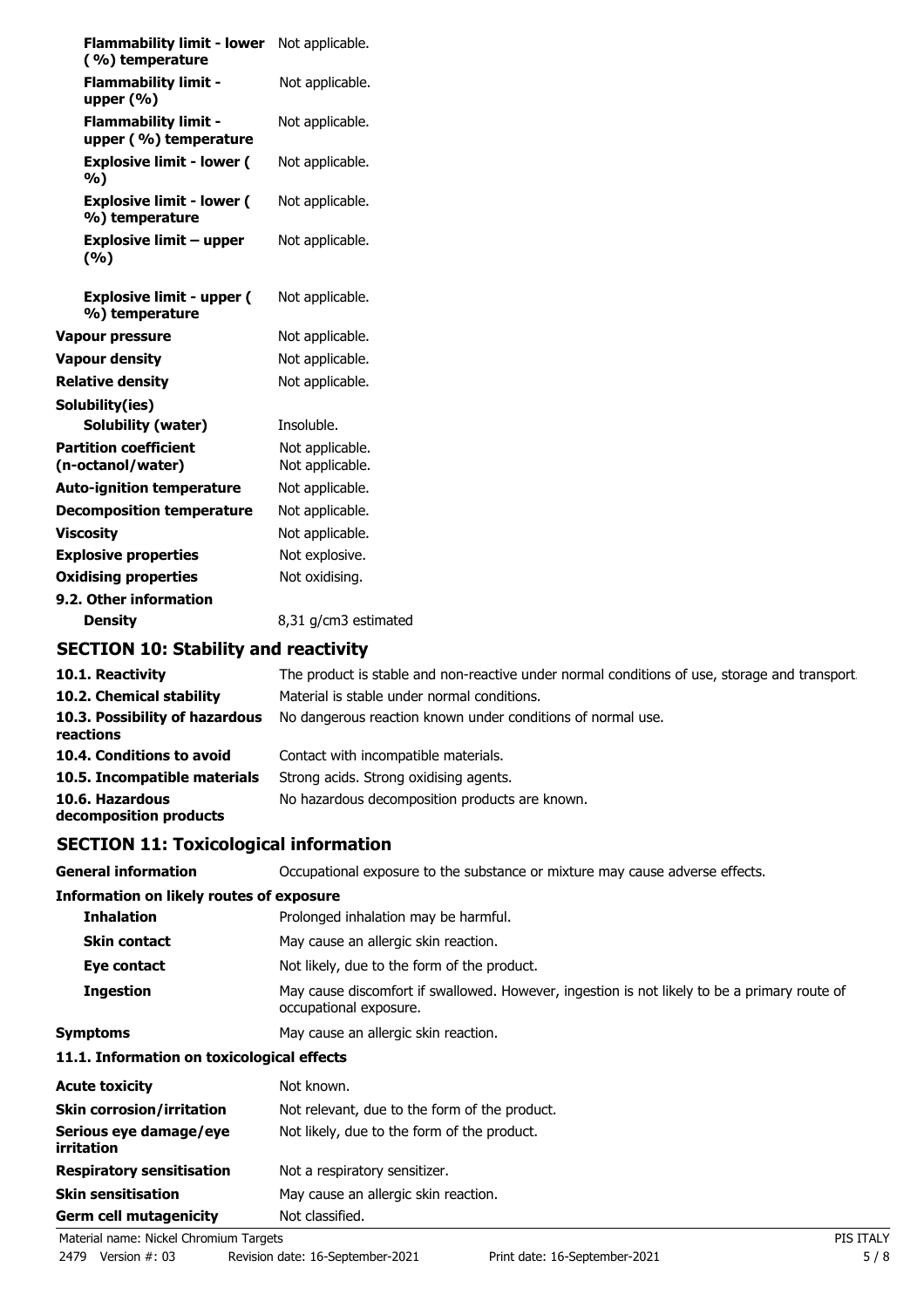| Carcinogenicity                                                                         | Suspected of causing cancer. |                                                                                            |  |  |
|-----------------------------------------------------------------------------------------|------------------------------|--------------------------------------------------------------------------------------------|--|--|
| <b>IARC Monographs. Overall Evaluation of Carcinogenicity</b>                           |                              |                                                                                            |  |  |
| Chromium (CAS 7440-47-3)<br>NICKEL POWDER; [PARTICLE DIAMETER < 1MM]<br>(CAS 7440-02-0) |                              | 3 Not classifiable as to carcinogenicity to humans.<br>2B Possibly carcinogenic to humans. |  |  |
| <b>Reproductive toxicity</b>                                                            |                              | Due to partial or complete lack of data the classification is not possible.                |  |  |
| Specific target organ toxicity<br>- single exposure                                     | Not classified.              |                                                                                            |  |  |
| Specific target organ toxicity<br>- repeated exposure                                   |                              | Causes damage to organs through prolonged or repeated exposure.                            |  |  |
| Aspiration hazard                                                                       | Not an aspiration hazard.    |                                                                                            |  |  |
| Mixture versus substance<br>information                                                 | Not applicable.              |                                                                                            |  |  |
| Other information                                                                       | Not available.               |                                                                                            |  |  |
| <b>SECTION 12: Ecological information</b>                                               |                              |                                                                                            |  |  |

| 12.1. Toxicity                                            | Not relevant, due to the form of the product.                                                                                                                                              |  |
|-----------------------------------------------------------|--------------------------------------------------------------------------------------------------------------------------------------------------------------------------------------------|--|
| 12.2. Persistence and<br>degradability                    |                                                                                                                                                                                            |  |
| 12.3. Bioaccumulative<br>potential                        | Not applicable.                                                                                                                                                                            |  |
| <b>Partition coefficient</b><br>n-octanol/water (log Kow) | Not applicable.                                                                                                                                                                            |  |
| <b>Bioconcentration factor (BCF)</b>                      | Not available.                                                                                                                                                                             |  |
| 12.4. Mobility in soil                                    | No data available.                                                                                                                                                                         |  |
| 12.5. Results of PBT and<br><b>vPvB</b> assessment        | Not a PBT or vPvB substance or mixture.                                                                                                                                                    |  |
| 12.6. Other adverse effects                               | No other adverse environmental effects (e.g. ozone depletion, photochemical ozone creation<br>potential, endocrine disruption, global warming potential) are expected from this component. |  |

# **SECTION 13: Disposal considerations**

### **13.1. Waste treatment methods**

| <b>Residual waste</b>                  | Dispose of in accordance with local regulations. Empty containers or liners may retain some product<br>residues. This material and its container must be disposed of in a safe manner (see: Disposal<br>instructions). |
|----------------------------------------|------------------------------------------------------------------------------------------------------------------------------------------------------------------------------------------------------------------------|
| <b>Contaminated packaging</b>          | Since emptied containers may retain product residue, follow label warnings even after container is<br>emptied. Empty containers should be taken to an approved waste handling site for recycling or<br>disposal.       |
| <b>EU waste code</b>                   | The Waste code should be assigned in discussion between the user, the producer and the waste<br>disposal company.                                                                                                      |
| <b>Disposal</b><br>methods/information | Collect and reclaim or dispose in sealed containers at licensed waste disposal site. Dispose of<br>contents/container in accordance with local/regional/national/international regulations.                            |
| <b>Special precautions</b>             | Dispose in accordance with all applicable regulations.                                                                                                                                                                 |

# **SECTION 14: Transport information**

### **ADR**

14.1. - 14.6.: Not regulated as dangerous goods.

# **RID**

14.1. - 14.6.: Not regulated as dangerous goods.

# **ADN**

14.1. - 14.6.: Not regulated as dangerous goods.

### **IATA**

14.1. - 14.6.: Not regulated as dangerous goods.

### **IMDG**

14.1. - 14.6.: Not regulated as dangerous goods.

**General information** IMDG Regulated Marine Pollutant.

# **SECTION 15: Regulatory information**

### **15.1. Safety, health and environmental regulations/legislation specific for the substance or mixture**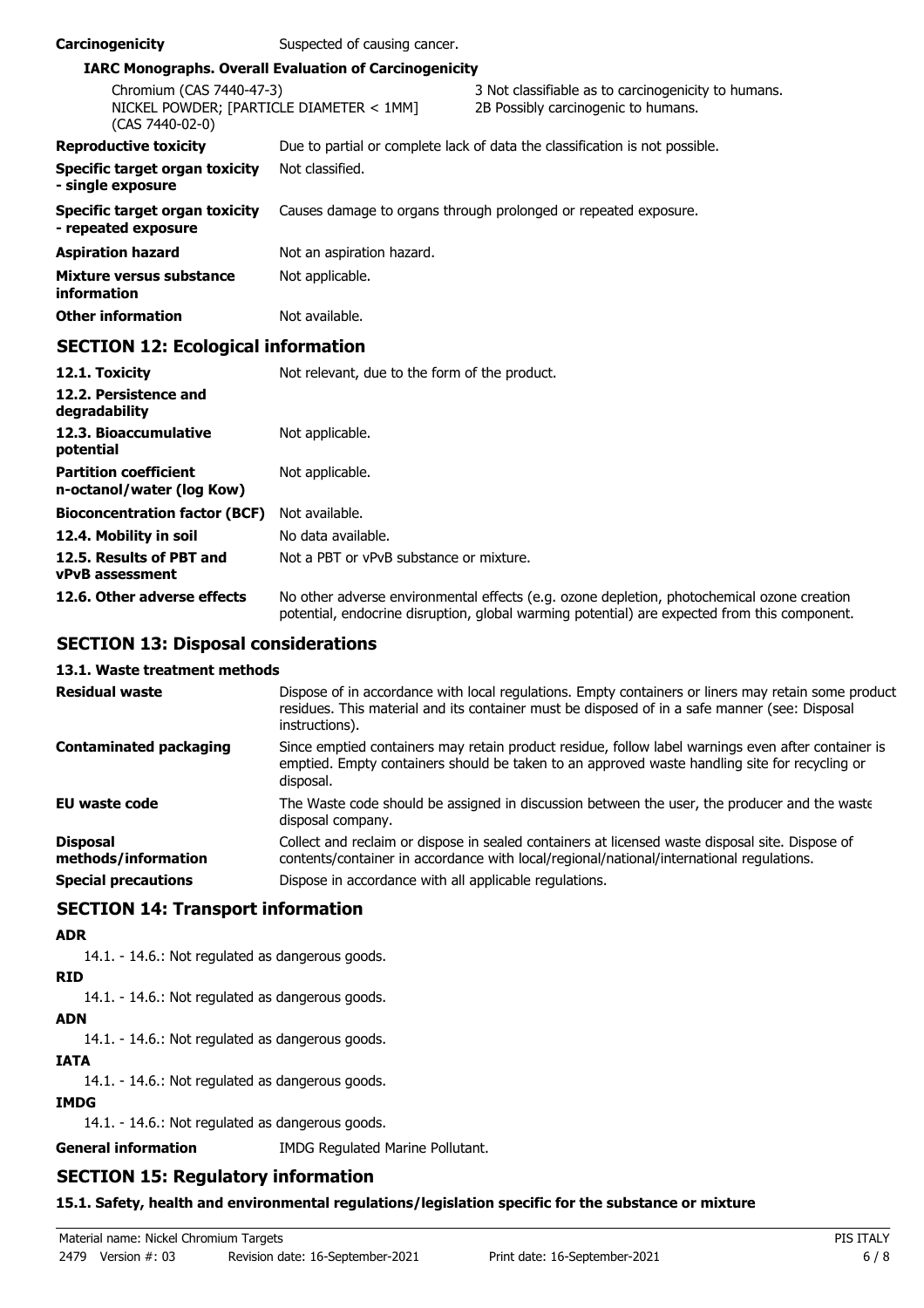### **EU regulations**

**Regulation (EC) No. 1005/2009 on substances that deplete the ozone layer, Annex I and II, as amended** Not listed.

**Regulation (EU) 2019/1021 On persistent organic pollutants (recast), as amended**

#### Not listed.

**Regulation (EU) No. 649/2012 concerning the export and import of dangerous chemicals, Annex I, Part 1 as amended**

#### Not listed.

**Regulation (EU) No. 649/2012 concerning the export and import of dangerous chemicals, Annex I, Part 2 as amended**

#### Not listed.

**Regulation (EU) No. 649/2012 concerning the export and import of dangerous chemicals, Annex I, Part 3 as amended**

#### Not listed.

**Regulation (EU) No. 649/2012 concerning the export and import of dangerous chemicals, Annex V as amended** Not listed.

### **Regulation (EC) No. 166/2006 Annex II Pollutant Release and Transfer Registry, as amended** Chromium (CAS 7440-47-3)

NICKEL POWDER; [PARTICLE DIAMETER < 1MM] (CAS 7440-02-0)

### **Regulation (EC) No. 1907/2006, REACH Article 59(10) Candidate List as currently published by ECHA** Not listed.

### **Authorisations**

**Regulation (EC) No. 1907/2006, REACH Annex XIV Substances subject to authorization, as amended** Not listed.

#### **Restrictions on use**

### **Regulation (EC) No. 1907/2006, REACH Annex XVII Substances subject to restriction on marketing and use as amended**

NICKEL POWDER; [PARTICLE DIAMETER < 1MM] (CAS 7440-02-0)

### **Directive 2004/37/EC: on the protection of workers from the risks related to exposure to carcinogens and mutagens at work, as amended.**

Not listed.

### **Other EU regulations**

**assessment**

#### **Directive 2012/18/EU on major accident hazards involving dangerous substances, as amended** Not listed. Pregnant women should not work with the product, if there is the least risk of exposure. The product is classified and labelled in accordance with Regulation (EC) 1272/2008 (CLP Regulation) as amended. This Safety Data Sheet complies with the requirements of Regulation (EC) No 1907/2006, as amended. **Other regulations** Follow national regulation for work with chemical agents. Young people under 18 years old are not allowed to work with this product according to EU Directive 94/33/EC on the protection of young people at work, as amended. **National regulations 15.2. Chemical safety** No Chemical Safety Assessment has been carried out.

### **SECTION 16: Other information**

| <b>List of abbreviations</b>                                                           | Not available.                                                                                                                                                                                                  |  |
|----------------------------------------------------------------------------------------|-----------------------------------------------------------------------------------------------------------------------------------------------------------------------------------------------------------------|--|
| <b>References</b>                                                                      | Not available.                                                                                                                                                                                                  |  |
| <b>Information on evaluation</b><br>method leading to the<br>classification of mixture | Not available.                                                                                                                                                                                                  |  |
| <b>Training information</b>                                                            | Follow training instructions when handling this material.                                                                                                                                                       |  |
| <b>Further information</b>                                                             | <b>Transportation Emergency</b><br>Call Chemtrec at:<br>International: 703.741.5970<br>Spain: 900.868.538<br>Switzerland: 0800.564.402<br>Chemtrec's toll free, mobile-enabled number in Germany - 0800 1817059 |  |